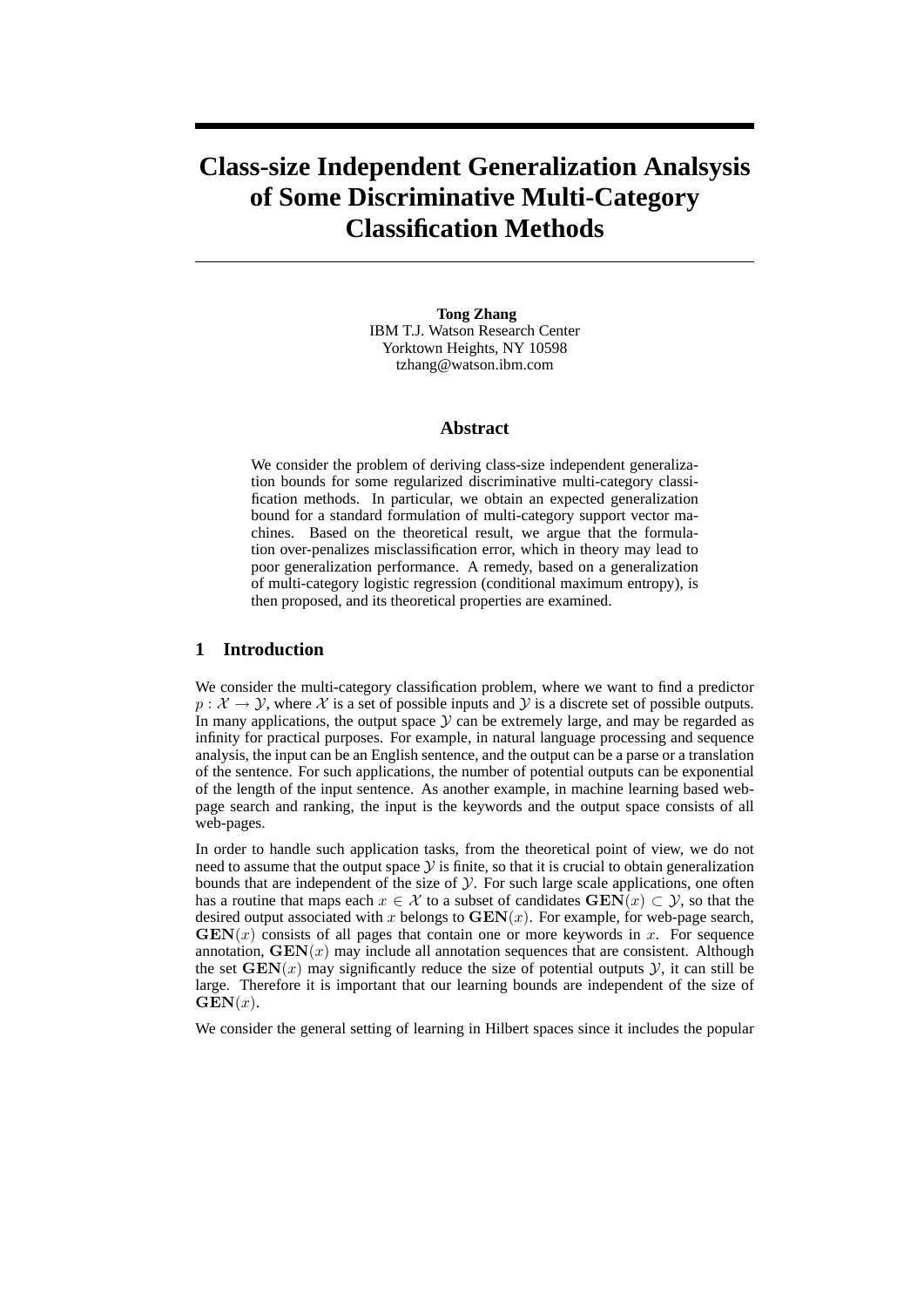kernel methods. Let our feature space H be a reproducing kernel Hilbert space with dot product  $\cdot$ . For a weight vector  $\mathbf{w} \in H$ , we use notation  $\|\mathbf{w}\|_H^2 = \mathbf{w} \cdot \mathbf{w}$ . We associate each possible input/output pair  $(x, y) \in \mathcal{X} \times \mathcal{Y}$  with a feature vector  $\mathbf{f}_{x,y} \in H$ . Our classifier is characterized by a weight vector  $w \in H$ , with the following classification rule:

$$
p_{\mathbf{w}}(x) = \arg\max_{c \in \mathbf{GEN}(x)} \mathbf{w} \cdot \mathbf{f}_{x,c}.
$$
 (1)

Note that computational issues are ignored in this paper. In particular, we assume that the above decision can be computed efficiently (either approximately or exactly) even when  $GEN(x)$  is large. In practice, this is often possible either by heuristic search or dynamic programming (when  $\mathbf{GEN}(X)$  has certain local-dependency structures). In this paper, we are only interested in the learning performance, so that we will not discuss the computational aspect.

We assume that the input/output pair  $(x, y) \in \mathcal{X} \times \mathcal{Y}$  is drawn from an unknown underlying distribution  $D$ . The quality of the predictor  $w$  is measured by some loss function. In this paper, we focus on the expected classification error with respect to D:

$$
\ell_D(\mathbf{w}) = \mathbf{E}_{(X,Y)} I(p_\mathbf{w}(X), Y),\tag{2}
$$

where  $(X, Y)$  is drawn from D, and I is the standard 0-1 classification error:  $I(Y', Y) = 0$ when  $Y' = Y$  and  $I(Y', Y) = 1$  when  $Y' \neq Y$ .

The general set up we described above is useful for many application problems, and has been investigated, for example, in [2, 6]. The important issue of class-size independent (or weakly dependent) generalization analysis has also been discussed there.

Consider a set of training data  $S = \{(X_i, Y_i), i = 1, \ldots, n\}$ , where we assume that for each i,  $Y_i \in \text{GEN}(X_i)$ . We would like to find  $\hat{w}_S \in H$  such that the classification error  $\ell_D(\hat{\mathbf{w}}_S)$  is as small as possible. This paper studies regularized discriminative learning methods that estimate a weight vector  $\mathbf{\hat{w}}_S \in H$  by solving the following optimization problem:

$$
\hat{\mathbf{w}}_S = \arg\min_{w \in H} \left[ \frac{1}{n} \sum_{i=1}^n L(\mathbf{w}, X_i, Y_i) + \frac{\lambda}{2} ||\mathbf{w}||_H^2 \right],\tag{3}
$$

where  $\lambda \geq 0$  is an appropriately chosen regularization parameter, and  $L(\mathbf{w}, X, Y)$  is a loss function which is convex of w. In this paper, we focus on some loss functions of the following form:

$$
L(\mathbf{w}, X, Y) = \psi \left( \sum_{c \in \mathbf{GEN}(X) \setminus Y} \phi(\mathbf{w} \cdot (\mathbf{f}_{X,Y} - \mathbf{f}_{X,c})) \right),
$$

where  $\psi$  and  $\phi$  are appropriately chosen real-valued functions.

Typically  $\psi$  is chosen as an increasing function and  $\phi$  as a decreasing function, selected so that (3) is a convex optimization problem. The intuition behind this method is that the resulting optimization formulation favors large values  $\mathbf{w} \cdot (\mathbf{f}_{X_i,Y_i} - \mathbf{f}_{X_i,c})$ for all  $c \in \text{GEN}(X_i) \backslash Y_i$ . Therefore, it favors a weight vector  $\textbf{w} \in H$  such that  $\mathbf{w} \cdot \mathbf{f}_{X_i, Y_i} = \arg \max_{c \in \mathbf{GEN}(X_i)} \mathbf{w} \cdot \mathbf{f}_{X_i, c}$ , which encourages the correct classification rule in (1). The regularization term  $\frac{\lambda}{2} ||\mathbf{w}||_H^2$  is included for capacity control, which has become the standard practice in machine learning nowadays.

Two of the most important methods used in practice, multi-category support vector machines [7] and penalized multi-category logistic regression (conditional maximum entropy with Gaussian smoothing [1]), can be regarded as special cases of (3). The purpose of this paper is to study their generalization behaviors. In particular, we are interested in generalization bounds that are independent of the size of  $\mathbf{GEN}(X_i)$ .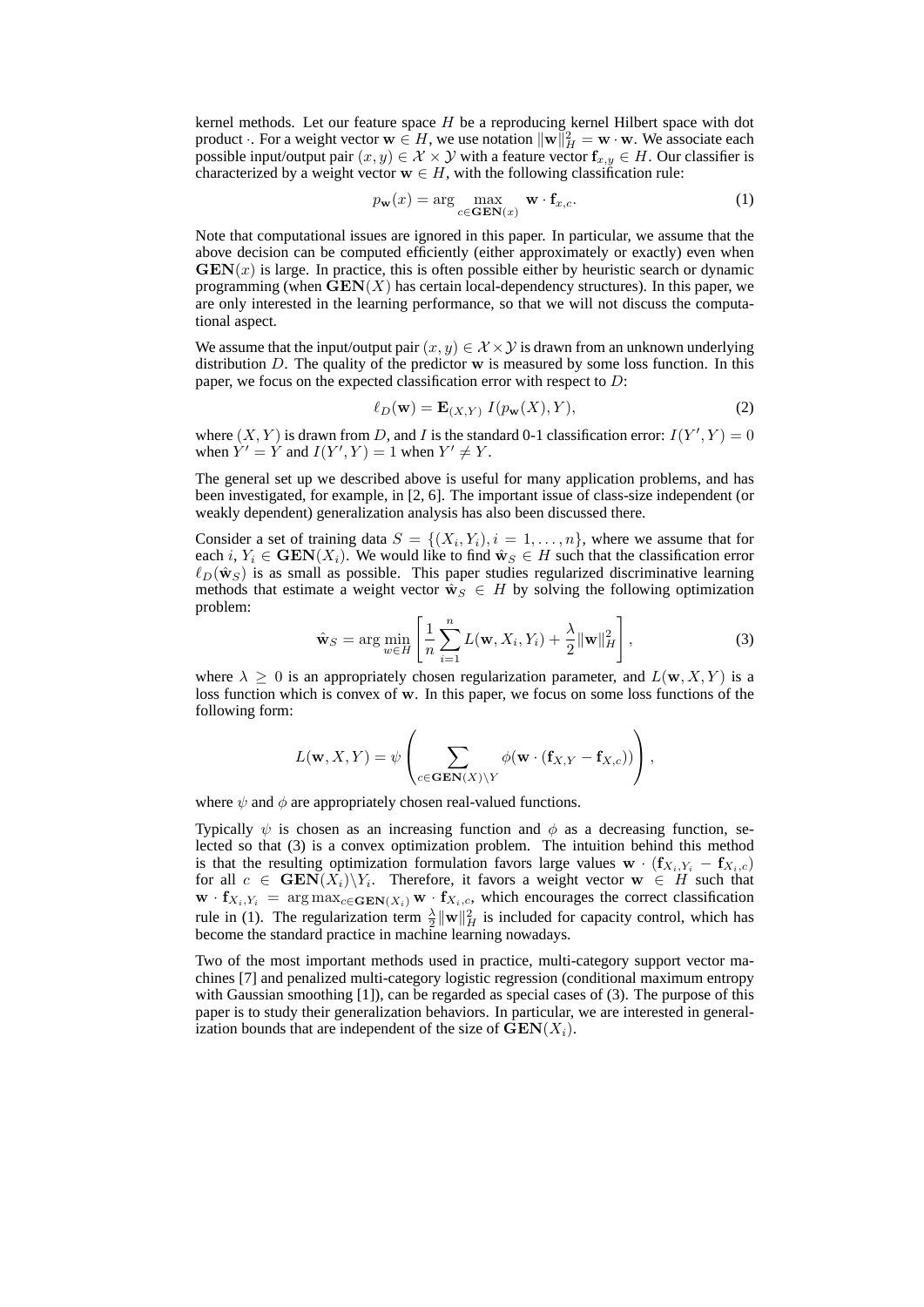#### **2 Multi-category Support Vector Machines**

We consider the multi-category support vector machine method proposed in [7]. It is a special case of (3) with  $\hat{w}_S$  computed based on the following formula:

$$
\hat{\mathbf{w}}_S = \arg\min_{w \in H} \left[ \frac{1}{n} \sum_{i=1}^n \sum_{c \in \mathbf{GEN}(X_i) \setminus Y_i} h(\mathbf{w} \cdot (\mathbf{f}_{X_i, Y_i} - \cdot \mathbf{f}_{X_i, c})) + \frac{\lambda}{2} ||\mathbf{w}||_H^2 \right], \quad (4)
$$

where  $h(z) = \max(1 - z, 0)$  is the hinge loss used in the standard SVM formulation. From the asymptotic statistical point of view, this formulation has some drawbacks in that there are cases such that the method does not lead to a classifier that achieves the Bayes error [9] (inconsistency). A Bayes consistent remedy has been proposed in [4]. However, method based on (4) has some attractive properties, and has been successfully used for some practical problems.

We are interested in the generalization performance of  $(4)$ . As we shall see, this formulation performs very well in the linearly separable (or near separable) case. Our analysis also reveals a problem of this method for non-separable problems. Specifically, the formulation over-penalizes classification error. Possible remedies will be suggested at the end of the section.

We start with the following theorem, which specifies a generalization bound in a form often referred to as the *oracle inequality*. That is, it bounds the generalization performance of the SVM method (4) in terms of the best possible true multi-category SVM loss. Proof is left to Appendix B.

**Theorem 2.1** *Let*  $M = \sup_X \sup_{Y,Y' \in \mathbf{GEN}(X)} ||f_{X,Y} - f_{X,Y'}||_H$ . The expected general*ization error of (4) can be bounded as:*

$$
\mathbf{E}_{S}\ell_{D}(\hat{\mathbf{w}}_{S}) \leq \mathbf{E}_{S}\mathbf{E}_{(X,Y)} \sup_{c \in \mathbf{GEN}(X) \backslash Y} h(\hat{\mathbf{w}}_{S} \cdot (\mathbf{f}_{X,Y} - \mathbf{f}_{X,c}))
$$
  

$$
\leq \frac{\max(\lambda n, M^{2}) + M^{2}}{\lambda n} \inf_{w \in H} \left[ \mathbf{E}_{(X,Y)} \sum_{c \in \mathbf{GEN}(X) \backslash Y} h(\mathbf{w} \cdot (\mathbf{f}_{X,Y} - \mathbf{f}_{X,c})) + \frac{\lambda n ||\mathbf{w}||_{H}^{2}}{2(n+1)} \right],
$$

*where*  $\mathbf{E}_S$  *is the expectation with respect to the training data.* 

Note that the generalization bound does not depend on the size of  $\mathbf{GEN}(X)$ , which is what we want to achieve. The left-hand side of the theorem bounds the classification error of the multi-category SVM classifier in terms of  $\sup_{c \in \mathbf{GEN}(X) \setminus Y} h(\hat{\mathbf{w}}_S \cdot (\mathbf{f}_{X,Y} - \mathbf{f}_{X,c}))$ , while the right hand side in terms of  $\sum_{c \in \mathbf{GEN}(X) \setminus Y} h(\mathbf{w} \cdot (\mathbf{f}_{X,Y} - \mathbf{f}_{X,c}))$ . There is a mismatch here. The latter is a very loose bound since it over-counts classification errors in the summation when multiple errors are made at the same point. In fact, although the class-size dependency does not come into our generalization analysis, it may well come into the summation term  $\sum_{c \in \text{GEN}(X) \backslash Y} h(\textbf{w} \cdot (\textbf{f}_{X,Y} - \textbf{f}_{X,c}))$  when multiple errors are made at the same point. We believe that this is a serious flaw of the method, which we will try to remedy later. However, the bound can be quite tight in the near separable case, when  $\sum_{c \in \text{GEN}(X) \setminus Y} h(\hat{w}_S \cdot (\mathbf{f}_{X,Y} - \mathbf{f}_{X,c}))$  is small. The following Corollary gives such a result:

**Corollary 2.1** *Assume that there is a large margin separator* w<sup>∗</sup> ∈ H *such that for each data point* (X, Y )*, the following margin condition holds:*

$$
\forall c \in \mathbf{GEN}(X) \backslash Y: \ w_* \cdot \mathbf{f}_{X,Y} \geq w_* \cdot \mathbf{f}_{X,c} + 1.
$$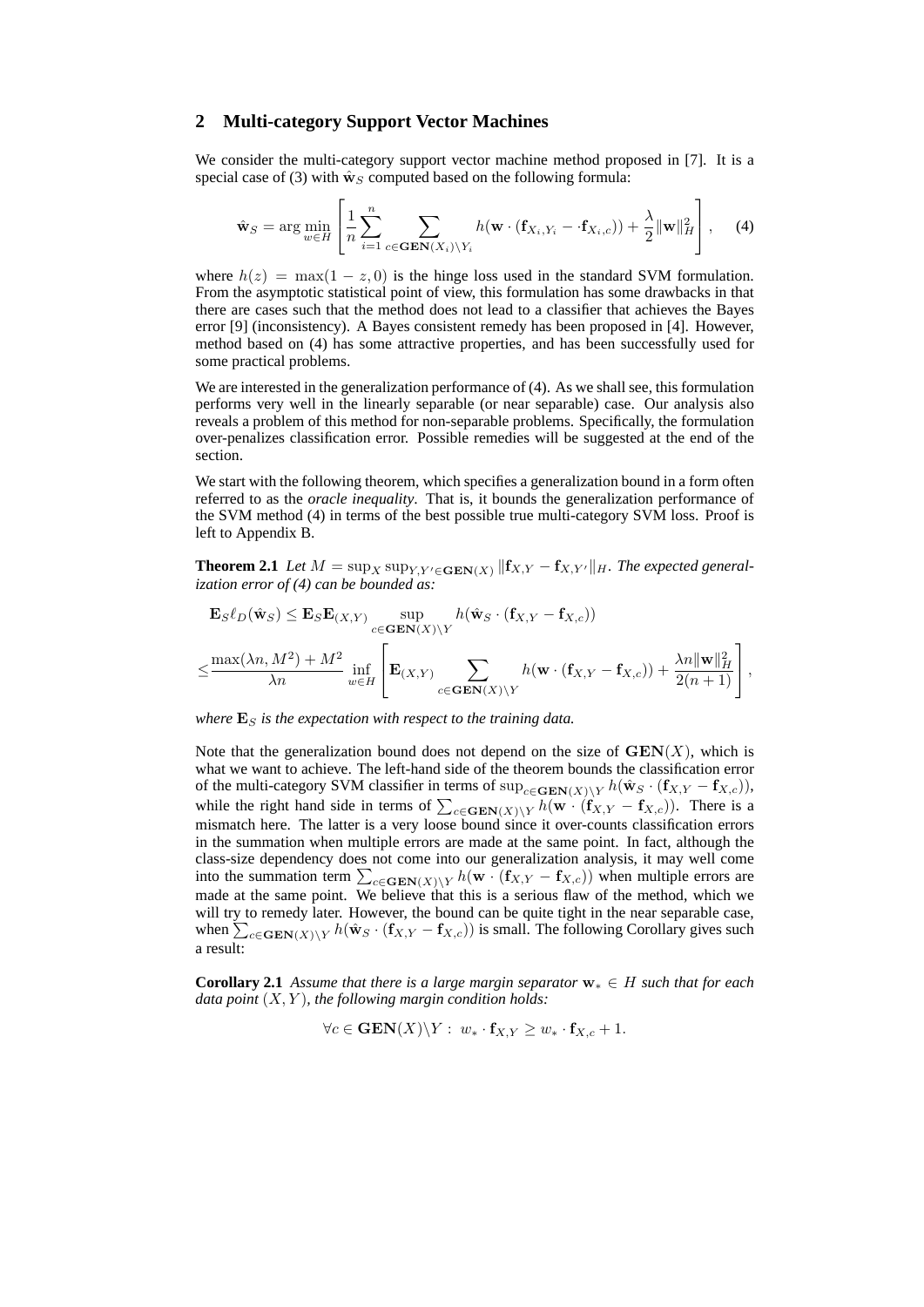*Then in the limit of*  $\lambda \to 0$ , the expected generalization error of (4) can be bounded as:

$$
\mathbf{E}_{S}\ell_{D}(\hat{\mathbf{w}}_{S}) \leq \frac{\|w_{*}\|_{H}^{2}}{n+1} \sup_{X} \sup_{Y,Y'\in \mathbf{GEN}(X)} \|\mathbf{f}_{X,Y} - \mathbf{f}_{X,Y'}\|_{H}^{2},
$$

*where*  $\mathbf{E}_S$  *is the expectation with respect to the training data.* 

*Proof.* Just choose  $w_*$  on the right hand side of Theorem 2.1.  $\Box$ 

 $\overline{2}$ 

The above result for (4) gives a class-size independent bound for large margin separable problems. The bound generalizes a similar result for two-class hard-margin SVM. It also matches a bound for multi-class perceptron in [2]. To our knowledge, this is the first result showing that the generalization performance of a batch large margin algorithm such as (4) can be class-size independent (at least in the separable case). Previous results in [2, 6], relying on the covering number analysis, lead to bounds that depend on the size of  $Y$ (although the result in [6] is of a different style).

Our analysis also implies that the multi-category classification method (4) has good generalization behavior for separable problems. However, as pointed out earlier, for nonseparable problems, the formulation over-penalize classification error since in the summation, it may count classification error at a point multiple times when multiple mistakes are made at the point. A remedy is to replace the summation symbol  $\sum_{c \in \mathbf{GEN}(X_i) \setminus Y_i}$ in (4) by the sup operator  $\sup_{c \in \text{GEN}(X_i) \setminus Y_i}$ , as we have used for bounding the classification error on the left hand side of Theorem 2.1. This is done in [3]. However, like (4), the resulting formulation is also inconsistent. Instead of using a hard-sup operator, we may also use a soft-sup operator, which can possibly lead to consistency. For example, consider the equality  $\sup_c |h_c| = \lim_{p \to \infty} (\sum_c |h_c|^p)^{1/p}$ , we may approximate the right hand side limit with a large  $p$ . Another more interesting formulation is to consider  $\sup_c h_c = \lim_{p \to \infty} p^{-1} \ln(\sum_c \exp(ph_c))$ , which leads to a generalization of the conditional maximum entropy method.

#### **3 Large Margin Discriminative Maximum Entropy Method**

Based on the motivation given at the end of the last section, we propose the following generalization of maximum entropy (multi-category logistic regression) with Gaussian prior (see [1]). It introduces a margin parameter into the standard maximum entropy formulation, and can be regarded as a special case of (3):

$$
\hat{\mathbf{w}}_S = \arg\min_{w \in H} \left[ \frac{1}{n} \sum_{i=1}^n \frac{1}{p} \ln \left( 1 + \sum_{c \in \mathbf{GEN}(X_i) \setminus Y_i} e^{p(\gamma - \mathbf{w} \cdot (\mathbf{f}_{X_i, Y_i} - \mathbf{f}_{X_i, c}))} \right) + \frac{\lambda}{2} ||\mathbf{w}||_H^2 \right], \quad (5)
$$

where  $\gamma$  is a margin condition, and  $p > 0$  is a scaling factor (which in theory can also be removed by a redefinition of w and  $\gamma$ ).

If we choose  $\gamma = 0$ , then this formulation is equivalent to the standard maximum entropy method. If we pick the margin parameter  $\gamma = 1$ , and let  $p \to \infty$ , then

$$
\frac{1}{p}\ln\left(1+\sum_{c\in\mathbf{GEN}(X_i)\backslash Y_i}e^{p(\gamma-\mathbf{w}\cdot(\mathbf{f}_{X_i,Y_i}-\mathbf{f}_{X_i,c}))}\right)\to\sup_{c\in\mathbf{GEN}(X_i)\backslash Y_i}h(\mathbf{w}\cdot(\mathbf{f}_{X_i,Y_i}-\mathbf{f}_{X_i,c})),
$$

where  $h(z) = \max(0, 1 - z)$  is used in (4). In this case, the formulation reduces to (4) but with  $\sum_{c \in \text{GEN}(X_i) \setminus Y_i}$  replaced by  $\sup_{c \in \text{GEN}(X_i) \setminus Y_i}$ . As discussed at the end of last section, this solves the problem of over-counting the classification error.

In general, even with a finite scaling factor  $p$ , the log-transform in (4) guarantees that one penalizes misclassification error at most  $\frac{1}{p} \ln |\mathbf{GEN}(X_i)|$  times at a point, where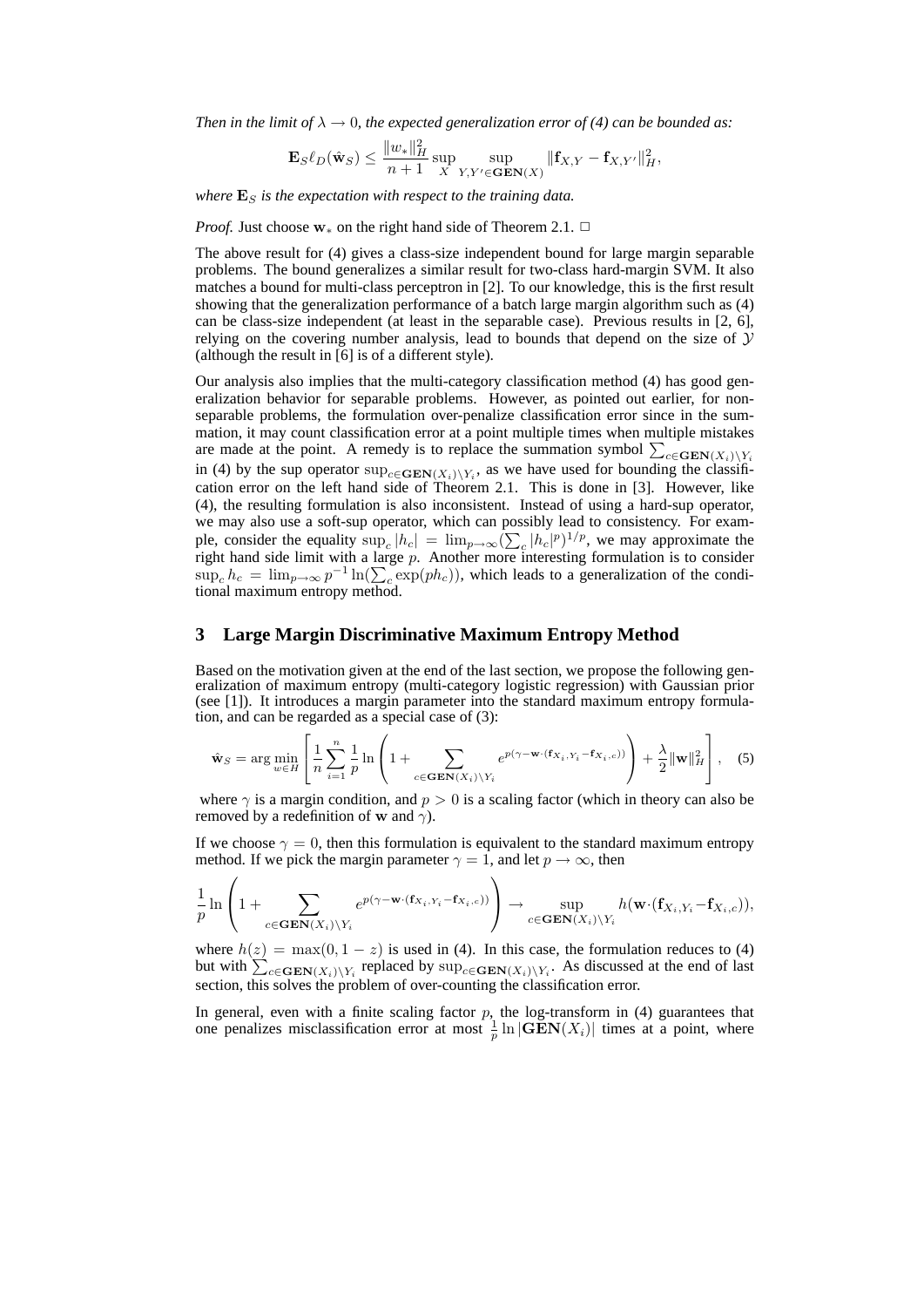$|\mathbf{GEN}(X_i)|$  is the size of  $\mathbf{GEN}(X_i)$ , while in (4), one may potentially over-penalize  $|\mathbf{GEN}(X_i)|$  times. Clearly this is a desirable effect for non-separable problems. Methods in (5) have many attractive properties. In particular, we are able to derive class-size independent generalization bounds for this method. The proof of the following theorem is given in Appendix C.

**Theorem 3.1** *Let*  $M = \sup_X \sup_{Y,Y' \in \mathbf{GEN}(X)} ||\mathbf{f}_{X,Y} - \mathbf{f}_{X,Y'}||_H$ . Define loss  $L(\mathbf{w}, x, y)$ *as:*

$$
L(\mathbf{w},x,y) = \frac{1}{p} \ln \left( 1 + \sum_{c \in \mathbf{GEN}(x) \setminus y} e^{p(\gamma - \mathbf{w} \cdot (\mathbf{f}_{x,y} - \mathbf{f}_{x,c}))} \right),
$$

*and let*

$$
Q_{\lambda} = \inf_{w \in H} \left[ \mathbf{E}_{(X,Y)} L(\mathbf{w},X,Y) + \frac{\lambda n}{2(n+1)} ||\mathbf{w}||_H^2 \right].
$$

*The expected generalization error of (5) can be bounded as:*

$$
\mathbf{E}_S \mathbf{E}_{(X,Y)} L(\hat{\mathbf{w}}_S, X, Y) \le Q_{\lambda} + \frac{M^2}{\lambda n} (1 - e^{-pQ_{\lambda}}).
$$

*where*  $\mathbf{E}_S$  *is the expectation with respect to the training data.* 

Theorem 3.1 gives a class-size independent generalization bound for (5). Note that the left hand side is the true loss of the  $\hat{w}_s$  from (5), and the right hand size is specified in terms of the best possible regularized true loss  $Q_{\lambda}$ , plus a penalty term that is no larger than  $M^2/(\lambda n)$ . It is clear that this generalization bound is class-size independent. Moreover, unlike Theorem 2.1, the loss function on the left hand side matches the loss function on the right hand side in Theorem 3.1. These are not trivial properties. In fact, most learning methods do not have these desirable properties. We believe this is a great advantage for the maximum entropy-type discriminative learning method in (5). It implies that this class of algorithms are suitable for problems with large number of classes. Moreover, we can see that the generalization performance is well-behaved no matter what values of p and  $\gamma$  we choose.

If we take  $\gamma = 0$  and  $p = 1$ , then we obtain a generalization bound for the popular maximum entropy method with Gaussian prior, which has been widely used in natural language processing applications. To our knowledge, this is the first generalization bound derived for this method. Our result not only shows the importance of Gaussian prior regularization, but also implies that the regularized conditional maximum entropy method has very desirable generalization behavior.

Another interesting special case of (5) is to let  $\gamma = 1$  and  $p \to \infty$ . For simplicity we only consider the case that  $|GEN(X)|$  is finite (but can be arbitrarily large). In this case, we note that  $0 \le L(\mathbf{w}, X, Y) - \sup_{c \in \mathbf{GEN}(X) \setminus Y} h(\mathbf{w} \cdot (\mathbf{f}_{X, Y} - \mathbf{f}_{X, c})) \le \frac{\ln|\mathbf{GEN}(X)|}{p}$  $\frac{\mathbf{SN}(X)|}{p}$ . We thus obtain from Theorem 3.1 a bound

$$
\begin{aligned} &\mathbf{E}_S \mathbf{E}_{(X,Y)} \sup_{c \in \mathbf{GEN}(X) \backslash Y} h(\hat{\mathbf{w}}_S \cdot (\mathbf{f}_{X,Y} - \mathbf{f}_{X,c})) \le \frac{\mathbf{E}_X \ln |\mathbf{GEN}(X)|}{p} + \frac{M^2}{\lambda n} \\ &+ \inf_{w \in H} \left[ \mathbf{E}_{(X,Y)} \sup_{c \in \mathbf{GEN}(X) \backslash Y} h(\mathbf{w} \cdot (\mathbf{f}_{X,Y} - \mathbf{f}_{X,c})) + \frac{\lambda ||\mathbf{w}||_H^2}{2} \right]. \end{aligned}
$$

Now we can take a sufficiently large p such that the term  $\mathbf{E}_X \ln |\mathbf{GEN}(X)|/p$  becomes negligible. Let  $p \to \infty$ , the result implies a bound for the SVM method in [3]. For non-separable problems, this bound is clearly superior to the SVM bound in Theorem 2.1 since the right hand side replaces the summation  $\sum_{c \in \text{GEN}(X) \setminus Y}$  by the sup operator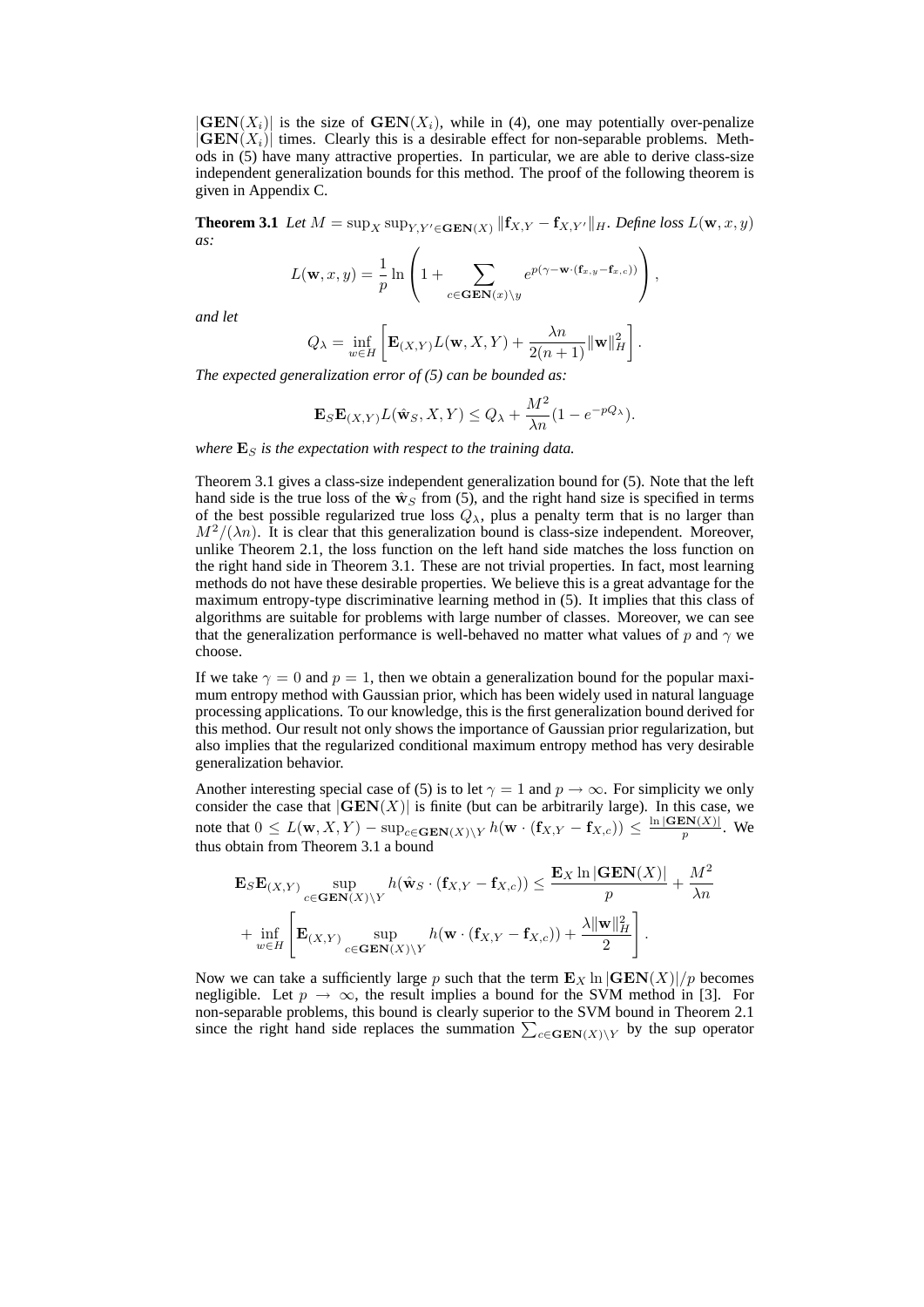$\sup_{c \in \mathbf{GEN}(X) \setminus Y}$ . In theory, this satisfactorily solves the problem of over-penalizing misclassification error. Moreover, an advantage over [3] is that for some  $p$ , consistency can be achieved. Our analysis also establishes a bridge between the Gaussian smoothed maximum entropy method [1] and the SVM method in [3].

#### **4 Conclusion**

We studied the generalization performance of some regularized multi-category classification methods. In particular, we derived a class-size independent generalization bound for a standard formulation of multi-category support vector machines. Based on the theoretical investigation, we showed that this method works well for linearly separable problems. However, it over-penalizes mis-classification error, leading to loose generalization bounds in the non-separable case. A remedy, based on a generalization of the maximum entropy method, is proposed. Moreover, we are able to derive class-size independent bounds for the newly proposed formulation, which implies that this class of methods (including the standard maximum entropy) are suitable for classification problems with very large number of classes. We showed that in theory, the new formulation provides a satisfactory solution to the problem of over-penalizing mis-classification error.

## **A A general stability bound**

The following lemma is essentially a variant of similar stability results for regularized learning systems used in [8, 10]. We include the proof Sketch for completeness.

**Lemma A.1** *Consider a sequence of convex functions*  $L_i(\mathbf{w})$  *for*  $i = 1, 2, \ldots$  *Define for*  $k = 1, 2, \ldots$ 

$$
\mathbf{w}_k = \arg\min_{\mathbf{w}} \left[ \sum_{i=1}^k L_i(\mathbf{w}) + \frac{\lambda n}{2} ||\mathbf{w}||_H^2 \right].
$$

*Then for all*  $k \geq 1$ *, there exists subgradient (cf. [5])*  $\nabla L_{k+1}(\mathbf{w}_{k+1})$  *of*  $L_i$  *at*  $\mathbf{w}_{k+1}$  *such that*

$$
\mathbf{w}_{k+1} = -\frac{1}{\lambda n} \sum_{i=1}^{k+1} \nabla L_i(\mathbf{w}_{k+1}), \quad \|\mathbf{w}_k - \mathbf{w}_{k+1}\|_{H} \leq \frac{1}{\lambda n} \|\nabla L_{k+1}(\mathbf{w}_{k+1})\|_{H}.
$$

*Proof Sketch.* The first equality is the first-order condition for the optimization problem [5] where  $w_{k+1}$  is the solution. Now, subtracting this equality at  $w_k$  and  $w_{k+1}$ , we have:

$$
-\lambda n(\mathbf{w}_{k+1}-\mathbf{w}_k)=\nabla L_{k+1}(\mathbf{w}_{k+1})+\sum_{i=1}^k(\nabla L_i(\mathbf{w}_{k+1})-\nabla L_i(\mathbf{w}_k)).
$$

Multiply the two sides by  $w_{k+1} - w_k$ , we obtain

$$
-\lambda n \|\mathbf{w}_{k+1} - \mathbf{w}_k\|_H^2 = \nabla L_{k+1}(\mathbf{w}_{k+1}) \cdot (\mathbf{w}_{k+1} - \mathbf{w}_k) + \sum_{i=1}^k (\nabla L_i(\mathbf{w}_{k+1}) - \nabla L_i(\mathbf{w}_k)) \cdot (\mathbf{w}_{k+1} - \mathbf{w}_k).
$$

Note that  $\nabla L_i(\mathbf{w}_{k+1}) - \nabla L_i(\mathbf{w}_k) \cdot (\mathbf{w}_{k+1} - \mathbf{w}_k) = d_{L_i}(\mathbf{w}_k, \mathbf{w}_{k+1}) + d_{L_i}(\mathbf{w}_{k+1}, \mathbf{w}_k),$ where  $d_L(\mathbf{w}, \mathbf{w}') = L(\mathbf{w}') - L(\mathbf{w}) - \nabla L(\mathbf{w}) \cdot (\mathbf{w}' - \mathbf{w})$  is often called the Bregman divergence of  $L$ , which is well-known to be non-negative for any convex function  $L$  (this claim is also easy to verify by definition). We thus have  $(\nabla L_i(\mathbf{w}_{k+1}) - \nabla L_i(\mathbf{w}_k)) \cdot (\mathbf{w}_{k+1} \mathbf{w}_k$ )  $\geq$  0. It follows that

 $-\lambda n \|\mathbf{w}_{k+1} - \mathbf{w}_k\|_H^2 \geq \nabla L_{k+1}(\mathbf{w}_{k+1}) \cdot (\mathbf{w}_{k+1} - \mathbf{w}_k) \geq -\|\nabla L_{k+1}(\mathbf{w}_{k+1})\|_H \|\mathbf{w}_{k+1} - \mathbf{w}_k\|_H.$ By canceling the factor  $\|\mathbf{w}_{k+1} - \mathbf{w}_k\|_H$ , we obtain the second inequality.  $\Box$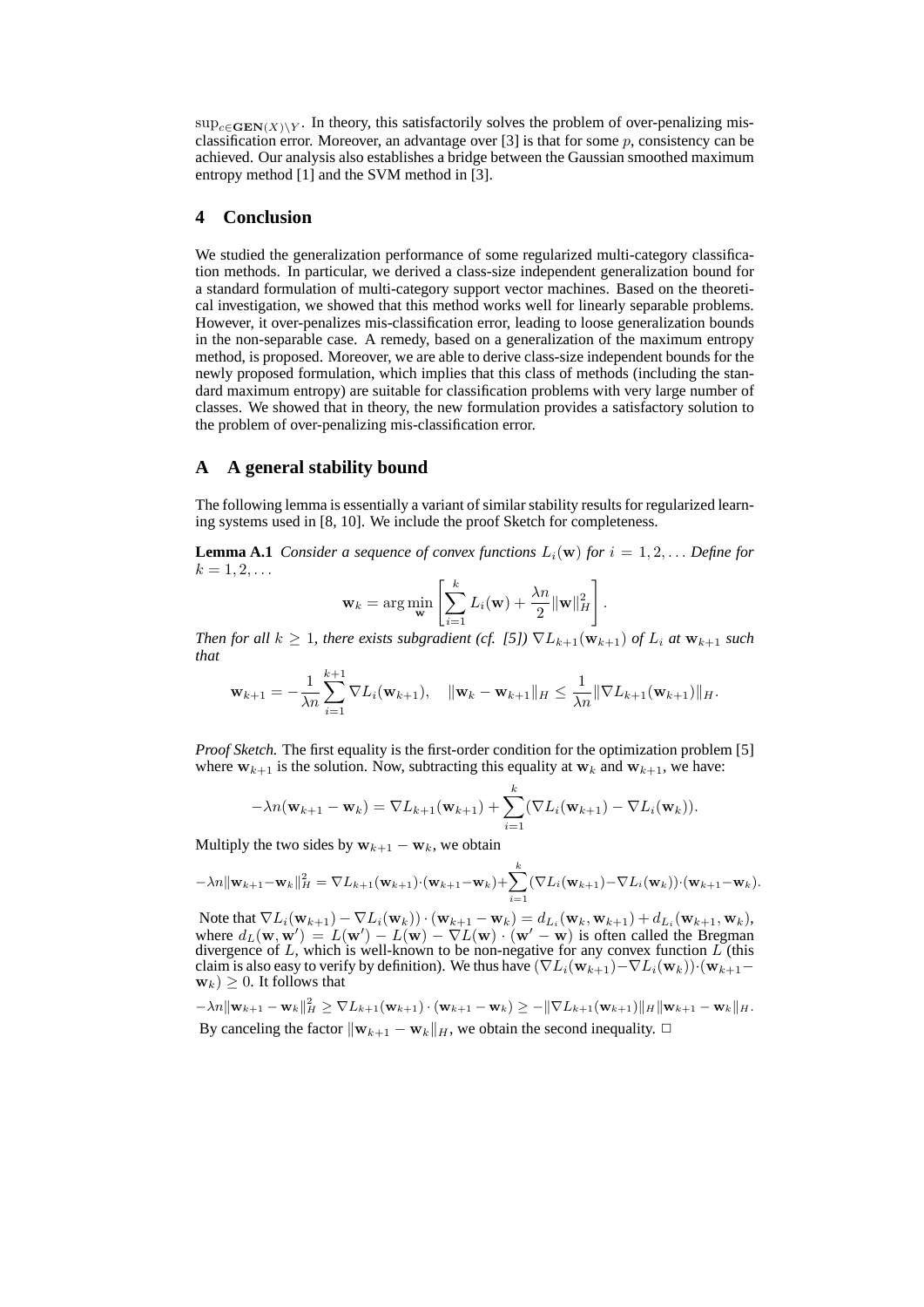## **B Proof Sketch of Theorem 2.1**

Consider training samples  $(X_i, Y_i)$  for  $i = 1, \ldots, n+1$ . Let  $\tilde{\mathbf{w}}^k$  be the solution of (4) with the training sample  $(X_k, Y_k)$  removed from the set (that is, the summation is  $\sum_{i=1, i \neq k}^{n+1}$ ), and let  $\tilde{w}$  be the solution of (4) but with the summation  $\sum_{i=1}^{n}$  replaced by  $\sum_{i=1}^{n+1}$ . Now for notation simplicity, we let  $z_{k,c} = \tilde{\bf w} \cdot ({\bf f}_{X_k,Y_k} - {\bf f}_{X_k,c})$  for  $c \in \textbf{GEN}(X)$ . It follows from Lemma A.1 that

$$
\|\tilde{\mathbf{w}}\|_H^2 = -\frac{1}{\lambda n} \sum_{k=1}^{n+1} \sum_{c \in \mathbf{GEN}(X)} h'(z_{k,c}) z_{k,c}, \quad \|\tilde{\mathbf{w}}^k - \tilde{\mathbf{w}}\|_H \le -\frac{M}{\lambda n} \sum_{c \in \mathbf{GEN}(X) \backslash Y} h'(z_{k,c}),
$$

where  $h'(\cdot)$  denotes a subgradient of  $h(\cdot)$ . Therefore using the inequality  $-h'(z) \leq h(z)$  –  $h'(z)z$ , we have

$$
\sup_{c \in \mathbf{GEN}(X_k) \backslash Y_k} [h(\tilde{\mathbf{w}}^k \cdot (\mathbf{f}_{X_k, Y_k} - \mathbf{f}_{X_k, c})) - h(z_{k,c})] \le ||\tilde{\mathbf{w}}^k - \tilde{\mathbf{w}}||_H M
$$
  

$$
\le -\frac{M^2}{\lambda n} \sum_{c \in \mathbf{GEN}(X_k) \backslash Y_k} h'(z_{k,c}) \le \frac{M^2}{\lambda n} \sum_{c \in \mathbf{GEN}(X_k) \backslash Y_k} [h(z_{k,c}) - h'(z_{k,c})z_{k,c}].
$$

Summing over  $k = 1, \ldots, n + 1$ , we obtain

$$
\sum_{k=1}^{n+1} \sup_{c \in \mathbf{GEN}(X_k) \backslash Y_k} [h(\tilde{\mathbf{w}}^k \cdot (\mathbf{f}_{X_k, Y_k} - \mathbf{f}_{X_k, c})) - h(z_{k,c})]
$$
  
\n
$$
\leq \frac{M^2}{\lambda n} \sum_{c \in \mathbf{GEN}(X_k) \backslash Y_k} \sum_{k=1}^{n+1} [h(z_{k,c}) - h'(z_{k,c})z_{k,c}]
$$
  
\n
$$
= \frac{M^2}{\lambda n} \sum_{c \in \mathbf{GEN}(X_k) \backslash Y_k} \sum_{k=1}^{n+1} h(z_{k,c}) + ||\tilde{\mathbf{w}}||^2_H M^2.
$$

Therefore given an arbitrary  $w \in H$ , we have

$$
\sum_{k=1}^{n+1} \sup_{c \in \mathbf{GEN}(X_k) \backslash Y_k} h(\tilde{\mathbf{w}}^k \cdot (\mathbf{f}_{X_k, Y_k} - \mathbf{f}_{X_k, c}))
$$
\n
$$
\leq (1 + \frac{M^2}{\lambda n}) \sum_{c \in \mathbf{GEN}(X_k) \backslash Y_k} \sum_{k=1}^{n+1} h(z_{k,c}) + \|\tilde{\mathbf{w}}\|_{H}^2 M^2
$$
\n
$$
\leq \max(1 + \frac{M^2}{\lambda n}, \frac{2M^2}{\lambda n}) \left[ \sum_{c \in \mathbf{GEN}(X_k) \backslash Y_k} \sum_{k=1}^{n+1} h(z_{k,c}) + \frac{\lambda n}{2} \|\tilde{\mathbf{w}}\|_{H}^2 \right]
$$
\n
$$
\leq \max(1 + \frac{M^2}{\lambda n}, \frac{2M^2}{\lambda n}) \left[ \sum_{c \in \mathbf{GEN}(X_k) \backslash Y_k} \sum_{k=1}^{n+1} h(\mathbf{w} \cdot (\mathbf{f}_{X_k, Y_k} - \mathbf{f}_{X_k, c})) + \frac{\lambda n}{2} \|\mathbf{w}\|_{H}^2 \right].
$$

Now, taking expectation with respect to the training data, we obtain the bound.

## **C Proof Sketch of Theorem 3.1**

Similar to the proof of Theorem 2.1, we consider training samples  $(X_i, Y_i)$  for  $i =$  $1, \ldots, n + 1$ . Let  $\tilde{\mathbf{w}}^k$  be the solution of (5) with the training sample  $(X_k, Y_k)$  removed